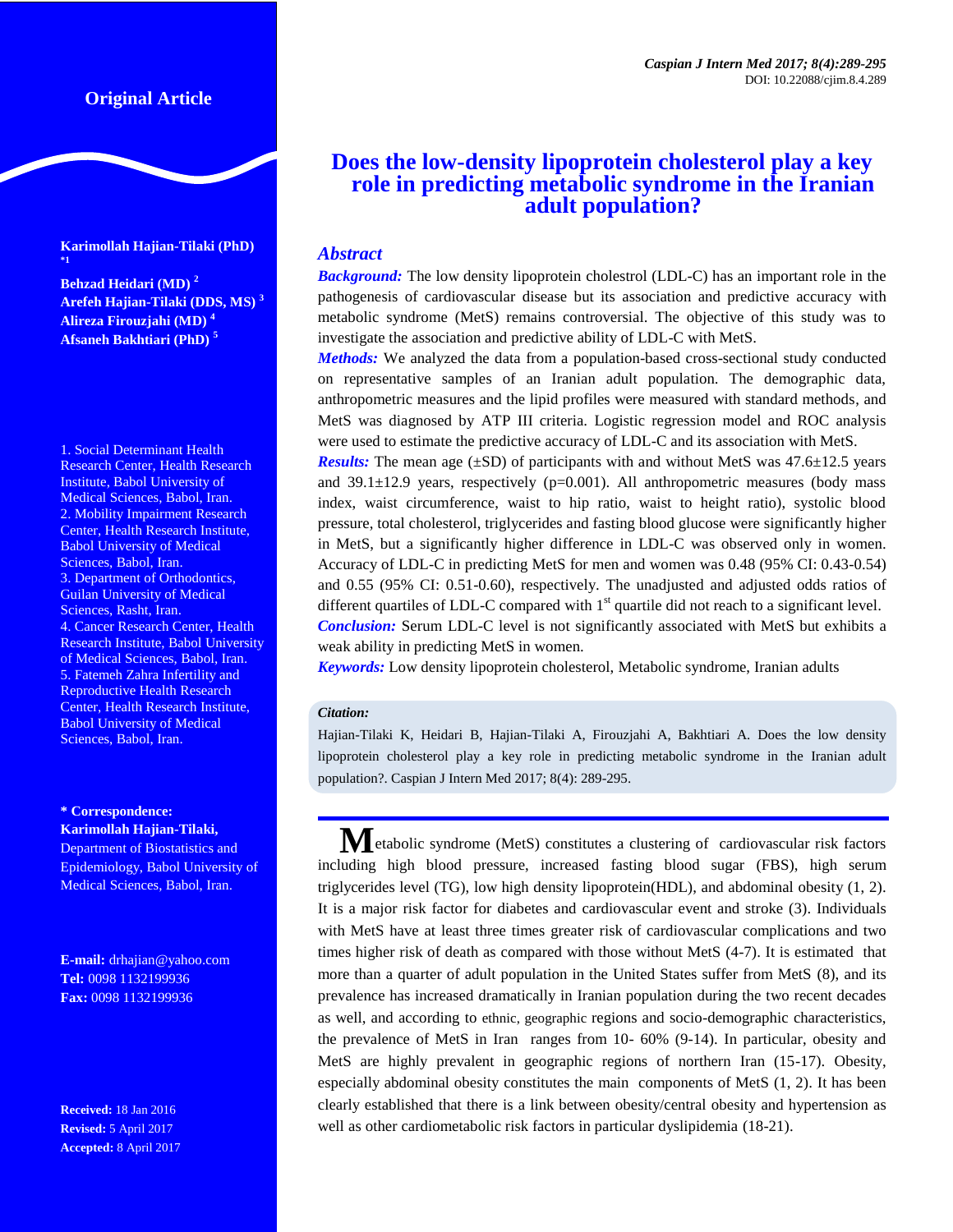Although low density lipoprotein cholesterol (LDL-C) is not a components of MetS, nevertheless, both hyperlioidemia and MetS are associated with abdominal obesity and general adiposity. It has been clearly established that LDL-C is an important risk factor of cardiovascular diseases [\(18-20\)](#page-5-4), however, data regarding the association between LDL-C and MetS are scarce and the results of studies are controversial [\(21,](#page-6-0) [22\)](#page-6-1).

The information in this context is very important because both LDL-C and MetS are factors for future development of cardiovascular complications which are clinically emphasized to be recognized for preventive measures. Identification of subjects with MetS based on serum LDL-C measurement, which is routinely determined in clinical practice, provides an opportunity to treat both conditions simultaneously.

Since the mainstay of treatment for dyslipidemia is based on lifestyle modifications including weight reduction and correction of abdominal obesity improves MetS and exerts additional benefits in reducing the risk of diabetes as well as cardiovascular complications. Thus, the objective of this study was to determine the ability of LDL-C in predicting MetS, independent of pre-existing components in a sample of north's Iranian adult population.

# **Methods**

**Design and study subjects:** We analyzed the data of the population-based cross-sectional of Babol Lipid and Glucose study which was conducted with 1000 representative samples of urban community-dwelling individuals aged 20- 70 years from April to end of December in 2012. The sampling procedure and the criteria for recruitment were described in details elsewhere [\(17\)](#page-5-5). In brief, a random sample of 25 clusters was selected and around the center of each cluster, about 40 subjects were recruited to participate in the study. Individuals with history of atherosclerotic diseases such as myocardial infarction and cerebrovascular accidents (CVA), dementia, current cancer under radiochemotherapy and pregnancy were excluded. All participants gave a written consent prior to participation. The study protocol was approved by the Ethics Committee of Babol University of Medical Sciences.

**Data Collection:** In a household survey, first the demographic data were collected during a face-to-face interview by trained nurses. Then, the clinical examination

and anthropometric assessment were performed. Systolic, diastolic blood pressure, weight, height, waist (WC) and hip circumferences (HC) were measured with standard methods. From these anthropometric measures, body mass index (BMI), waist to hip ratio (WHR), waist to height ratio (WHtR) and abdominal volume index (AVI) were calculated. All participants were invited to central lab of the Ayatollah Rouhani Hospital with overnight fasting of 10-12 hours. The blood samples were provided and the biochemical parameters such as total cholesterol (TC), TG, LDL-C, HDL-C and FBS were measured enzymatically by automated analyzer. The MetS was confirmed by ATP III criteria. In this regard, the presence of at least three out of five components were considered as having MetS.

**Statistical Analysis:** The data were analyzed using SPSS software Version 18 In bivariate data analysis, we used the independent t-test for quantitative and the chi-square test for categorical data. The normality of data was examined by Kolmogrov –Smirnov test. The LDL-C was categorized based on its quartile with respect to gender. The three indicator variables were defined and the reference group was the  $1<sup>st</sup>$  quartile. Multiple logistic regression analysis was used to estimate the unadjusted and adjusted odds ratio (OR) and its 95% confidence interval (CI).

Besides age-and-sex adjusted OR was estimated and additional adjustment was performed with pre-existing components of MetS. The receiver operator characteristic (ROC) curve analysis was used to calculate the diagnostic accuracy as defined by the area under the curve (AUC) and its 95% CI. The Pearson test was used to determine the correlation between the components of cardiometabolic risk factors. A p-value less than 0.05 as considered as the significant level.

### **Results**

The consecutive mean  $(\pm SD)$  age of participants with and without MetS were  $47.6 \pm 12.5$  and  $39.1 \pm 12.9$  years, respectively (p=0.001). As shown in Table 1, in both genders, all anthropometric measures, except height, were significantly higher in MetS group as compared with those without MetS. In addition, systolic blood pressure, total cholesterol, triglycerides, HDL-C and FBS were significantly higher in both women and men. Nonetheless, LDL-C was significantly higher only in women but not in men with MetS (table 2).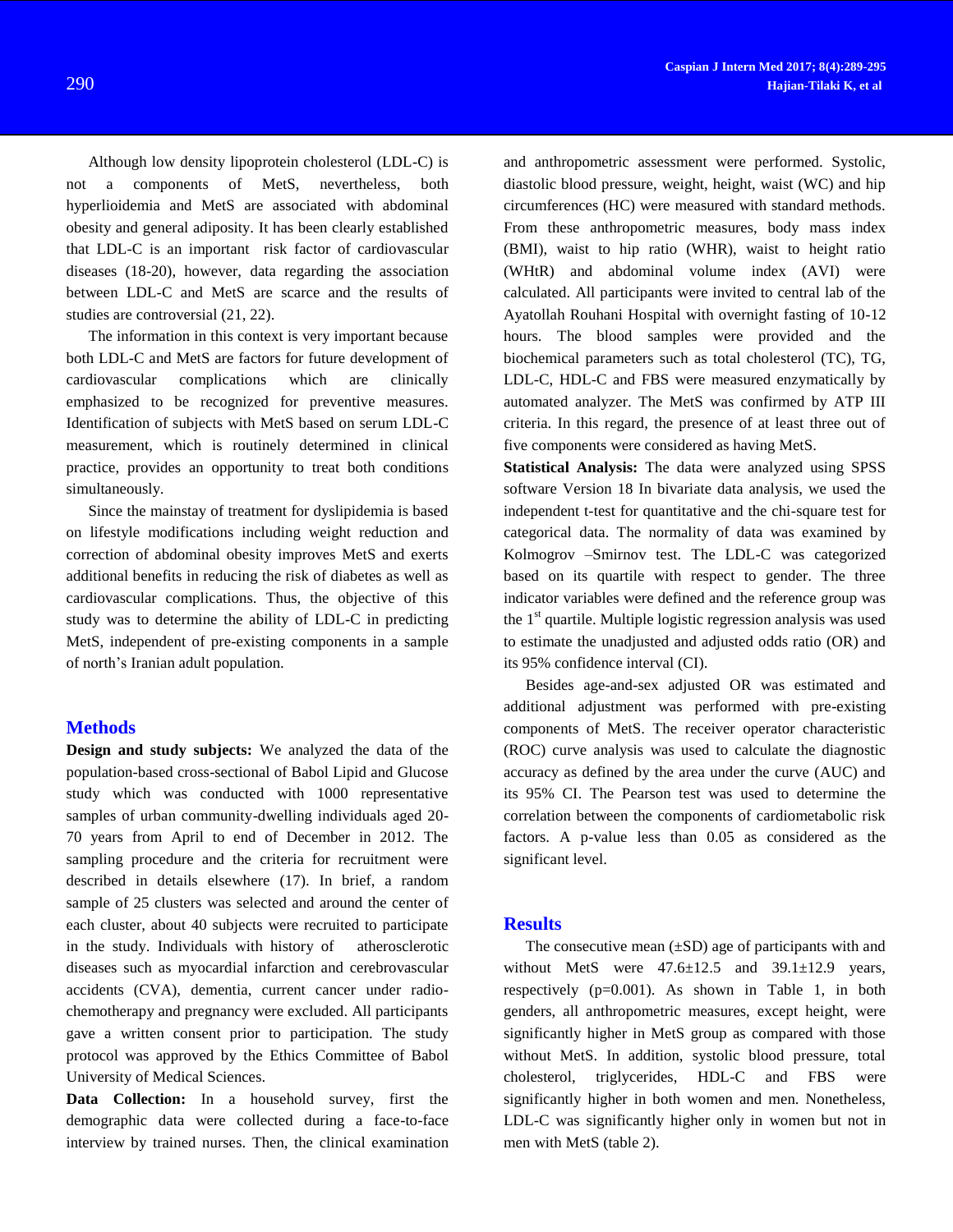| <b>Cardiometabolic</b>     |                   | Male (mean±SD)    | $\frac{1}{2}$ of the december only fight interests of pur-meaponed with the state of the state<br><b>Female (mean</b> ±SD) |                   |                  |         |  |
|----------------------------|-------------------|-------------------|----------------------------------------------------------------------------------------------------------------------------|-------------------|------------------|---------|--|
| risk factors               | <b>MetS</b>       | <b>Not MetS</b>   | p-value                                                                                                                    | <b>MetS</b>       | <b>Not MetS</b>  | p-value |  |
| Age (year)                 | $47.6 \pm 14.3$   | $41.2 \pm 13.8$   | 0.001                                                                                                                      | $47.5 \pm 11.2$   | $36.9 \pm 11.6$  | 0.001   |  |
| Weight (kg)                | $83.4 \pm 13.3$   | $74.8 \pm 13.0$   | 0.001                                                                                                                      | $78.4 \pm 12.8$   | $66.9 \pm 12.1$  | 0.001   |  |
| Height (cm)                | $171.6 \pm 8.3$   | $171.9 \pm 7.7$   | 0.76                                                                                                                       | $158.4 \pm 7.3$   | $159.7 \pm 6.8$  | 0.036   |  |
| $BMI$ (kg/m2)              | $28.3 \pm 3.9$    | $25.4 \pm 4.9$    | 0.001                                                                                                                      | $31.3 \pm 5.4$    | $26.3 \pm 4.8$   | 0.001   |  |
| $WC$ (cm)                  | $102.0 \pm 15.2$  | $89.3 \pm 12.4$   | 0.001                                                                                                                      | $99.0 \pm 713.5$  | $84.2 \pm 12.1$  | 0.001   |  |
| $HC$ (cm)                  | $106.5 \pm 11.3$  | $99.7 \pm 12.5$   | 0.001                                                                                                                      | $114.0 \pm 11.9$  | $104.6 \pm 13.2$ | 0.001   |  |
| <b>WHR</b>                 | $0.94 \pm 0.10$   | $0.89 \pm 0.08$   | 0.001                                                                                                                      | $0.87 \pm 0.08$   | $0.81 \pm 0.08$  | 0.001   |  |
| WHtR                       | $0.59 \pm 0.09$   | $0.52 \pm 0.07$   | 0.001                                                                                                                      | $0.63 \pm 0.09$   | $0.52 \pm 0.08$  | 0.001   |  |
| AVI                        | $20.91 \pm 6.8$   | $16.4 \pm 4.8$    | 0.001                                                                                                                      | $20.50\pm 6.3$    | $14.8 \pm 4.2$   | 0.001   |  |
| Diastolic BP (mm Hg)       | $87.9 \pm 12.5$   | $79.5 \pm 12.1$   | 0.001                                                                                                                      | $87.6 \pm 8.16$   | $757 \pm 11.6$   | 0.001   |  |
| Systolic BP (mm Hg)        | $135.4 \pm 15.1$  | $124.1 \pm 14.4$  | 0.001                                                                                                                      | $131.9 \pm 20.3$  | $117.4 \pm 15.0$ | 0.001   |  |
| Total cholesterol (mgr/dl) | $201.6 \pm 51.0$  | $185.9 \pm 58.7$  | 0.001                                                                                                                      | $211.5 \pm 43.7$  | $187.2 \pm 40.6$ | 0.001   |  |
| $TG \, (mg/dl)$            | $256.4 \pm 151.6$ | $151.3 \pm 115.8$ | 0.001                                                                                                                      | $208.5 \pm 136.3$ | $110.2 \pm 64.2$ | 0.001   |  |
| LDL-C                      | $118.8 \pm 51.1$  | $117.5 \pm 38.3$  | 0.75                                                                                                                       | $133.2\pm41.9$    | $126.1 \pm 36.5$ | 0.037   |  |
| HDL-C                      | $32.9 \pm 6.7$    | $37.8 \pm 10.7$   | 0.001                                                                                                                      | $37.4 \pm 12.9$   | $39.8 \pm 11.2$  | 0.02    |  |
| <b>FBS</b>                 | $125.2 \pm 43.8$  | $98.7 \pm 22.9$   | 0.001                                                                                                                      | $125.5 \pm 54.2$  | $94.8 \pm 16.9$  | 0.001   |  |

# **Table 1. The mean (SD) of cardiometabolic risk factors of participants with and without MetS**

BMI body mass index, WC, waist circumference, HC hip circumference, WHR waist to hip ratio, WHtR waist to height ratio, AVI abdominal volume index, BP blood pressure, TG triglycerides, LDL-C low density lipoprotein cholesterol, HDL-C high density lipoprotein cholesterol, FBS fasting blood sugar

## **Table 2. The Pearson correlation matrix between cardiometabolic risk factors and P-value**

|                                  | <b>CHL</b> | <b>TG</b> | LDL-C   | <b>HDL-C</b> | <b>FBS</b> | <b>Diastolic BP</b> | <b>Systolic BP</b> | <b>WC</b> | <b>BMI</b>   |
|----------------------------------|------------|-----------|---------|--------------|------------|---------------------|--------------------|-----------|--------------|
| <b>Correlation</b><br><b>CHL</b> | 1          | 0.32      | 0.76    | 0.11         | 0.15       | 0.14                | 0.14               | 0.17      | 0.18         |
| <b>P-value</b>                   |            | 0.001     | 0.001   | 0.001        | 0.001      | 0.001               | 0.001              | 0.001     |              |
| TG<br><b>Correlation</b>         |            | 1         | $-0.16$ | $-0.13$      | 0.29       | 0.11                | 0.14               | 0.21      | 0.14         |
| <b>P-value</b>                   |            |           | 0.001   | 0.001        | 0.001      | 0.001               | 0.001              | 0.001     | 0.001        |
| <b>LDL-C Correlation</b>         |            |           | 1       | 0.02         | 0.02       | 0.09                | 0.08               | 0.08      | 0.13         |
| <b>P-value</b>                   |            |           |         | 0.44         | 0.44       | 0.004               | 0.01               | 0.01      | 0.001        |
| <b>HDL-C Correlation</b>         |            |           |         | 1            | $-0.05$    | 0.06                | 0.07               | 0.02      | 0.03         |
| <b>P-value</b>                   |            |           |         |              | 0.11       | 0.05                | 0.03               | 0.45      | 0.32         |
| <b>Correlation</b><br><b>FBS</b> |            |           |         |              |            | 0.15                | 0.19               | 0.02      | 0.07         |
| <b>P-value</b>                   |            |           |         |              |            | 0.001               | 0.001              | 0.45      | 0.03         |
| <b>Diastolic BP Correlation</b>  |            |           |         |              |            | $\mathbf{1}$        | 0.64               | 0.23      | 0.19         |
| <b>P-value</b>                   |            |           |         |              |            |                     | 0.001              | 0.001     | 0.001        |
| <b>Systolic BP Correlation</b>   |            |           |         |              |            |                     | 1                  | 0.27      | 0.21         |
| <b>P-value</b>                   |            |           |         |              |            |                     |                    | 0.001     | 0.001        |
| WC<br><b>Correlation</b>         |            |           |         |              |            |                     |                    | 1         | 0.62         |
| <b>P-value</b>                   |            |           |         |              |            |                     |                    |           | 0.001        |
| BMI<br><b>Correlation</b>        |            |           |         |              |            |                     |                    |           | $\mathbf{1}$ |
| <b>P-value</b>                   |            |           |         |              |            |                     |                    |           |              |

CHL cholesterol, TG triglycerides, LDL-C low density lipoprotein cholesterol, HDL-C high density lipoprotein cholesterol, FBS fasting blood sugar, BP blood pressure, WC waist circumference, BMI body mass index.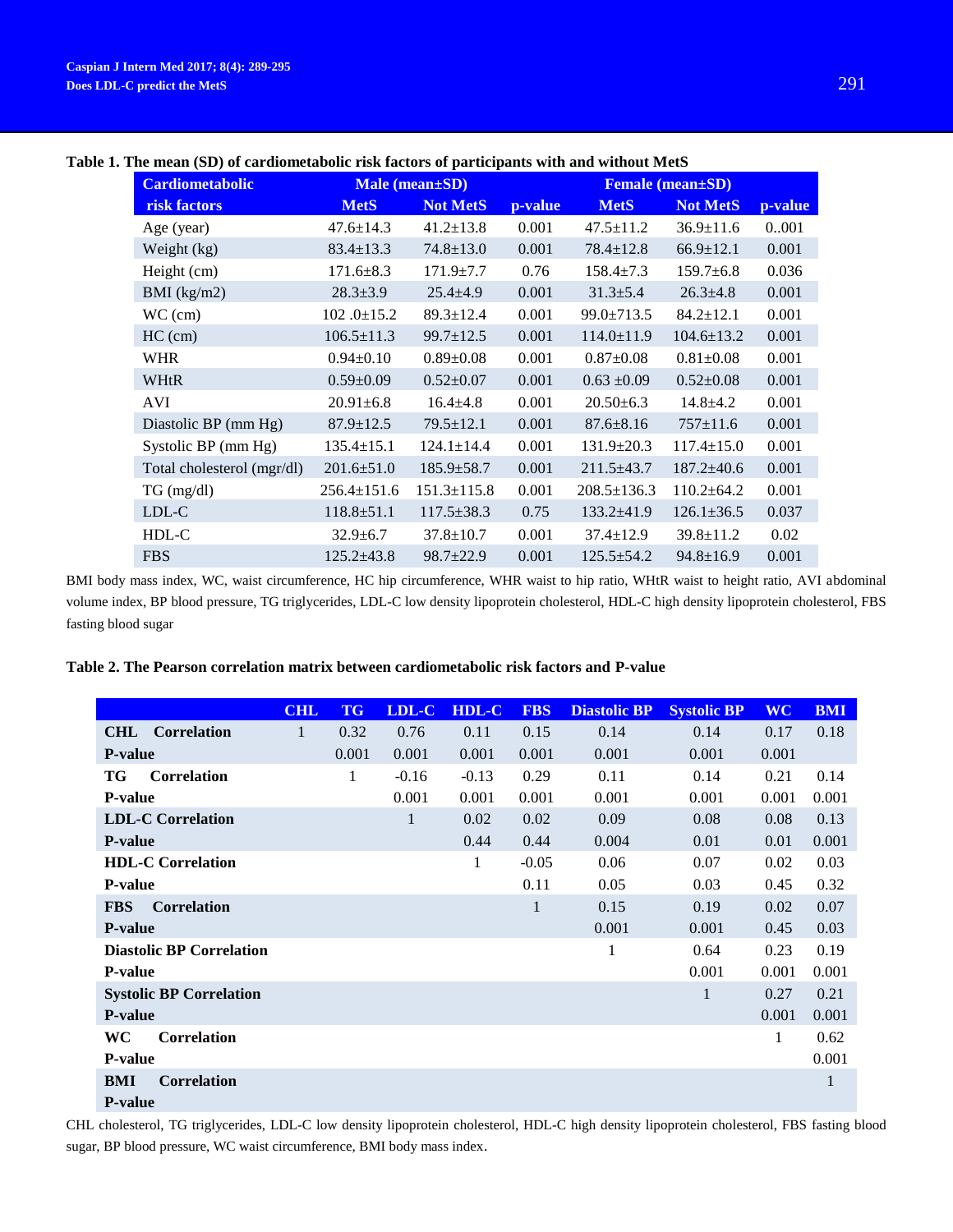Among the components of the MetS, LDL-C was positively correlated with systolic blood pressure (r=0.08, P=0.01), BMI (r=0.13, P=0.001), and WC (r=0.08, P=0.02). Apparently there was a strong correlation between LDL-C and total cholesterol  $(r=0.76, P=0.001)$  but there was no significant correlation between LDL-C with HDL-C and FBS. Surprisingly, the correlation between LDL-C and TG was negative. Regarding the data presented in figure 1, the LDL-C has no diagnostic ability in predicting MetS among men (AUC=0.48, 95% CI: 0.43-0.54), but there is a significant and low predicting ability for MetS in women (AUC=0.55, 95%CI: 0.51-0.60).

Nonetheless, the result of multiple logistic regression analysis (table 3) showed that the unadjusted and adjusted odds ratios (adjusted through age and gender, and additional adjustment for preexisting component of the MetS) of the  $4<sup>th</sup>$ ,  $3<sup>rd</sup>$  and 2nd quartiles of LDL-C versus the  $1<sup>st</sup>$  quartile did not indicate a statistically significant association.



AUC (95%CI), p-value:0.48 (0.43-0.54), 0.57 for men AUC (95% CI), p-value: 0.55 (0.51, 0.60), 0.03 for women AUC: area under the curve

**Figure 1. ROC curves and accuracy index of LDL-C for predicting of in men (panel a) and women (panel b)**

| Table 3. The unadjusted and adjusted odds ratio (OR) and its 95% confidence interval (CI) of different quartiles of HDL-C |  |
|---------------------------------------------------------------------------------------------------------------------------|--|
| using multiple logistic regression model                                                                                  |  |

| LDL-C          | <b>Unadjusted</b> | <b>P-value</b> | Adjusted*         | <b>P-value</b> | Adjusted**       |                |
|----------------|-------------------|----------------|-------------------|----------------|------------------|----------------|
|                | <b>OR (95%CI)</b> |                | <b>OR(95% CI)</b> |                | $OR(95\%CI)$     | <b>P-value</b> |
| $1st$ Quartile |                   | 0.09           | $1(-)$            | 0.12           | $1(-)$           | 0.70           |
| $2nd$ Quartile | 0.92(0.65, 1.31)  | 0.65           | 0.92(0.63, 1.34)  | 0.68           | 1.06(0.63, 1.80) | 0.82           |
| $3rd$ Quartile | 0.80(0.56, 1.14)  | 0.21           | 0.65(0.44, 0.95)  | 0.03           | 0.79(0.46, 1.33) | 0.41           |
| 4rth Quartile  | 1.25(0.88, 1.78)  | 0.21           | 0.93(0.63, 1.36)  | 0.17           | 1.02(0.60, 1.77) | 0.96           |

\* Adjusted by age and sex

\*\*Full adjusted by age, gender, BMI, and all pre-existing components of MetS. LDL-C low density lipoprotein cholesterol, OR odds ratio

#### **Discussion**

The findings of this study demonstrated significant differences regarding all demographic and biochemical factors of coronary artery disease between subjects with and without MetS. The values of BMI, WC, WHR, WHtR, AVI, FBS, TC, TG, systolic and diastolic blood pressure in individuals with MetS were higher and the level of HDL-C was lower in both women and men. Whereas, the level of LDL-C was significantly higher only in female with MetS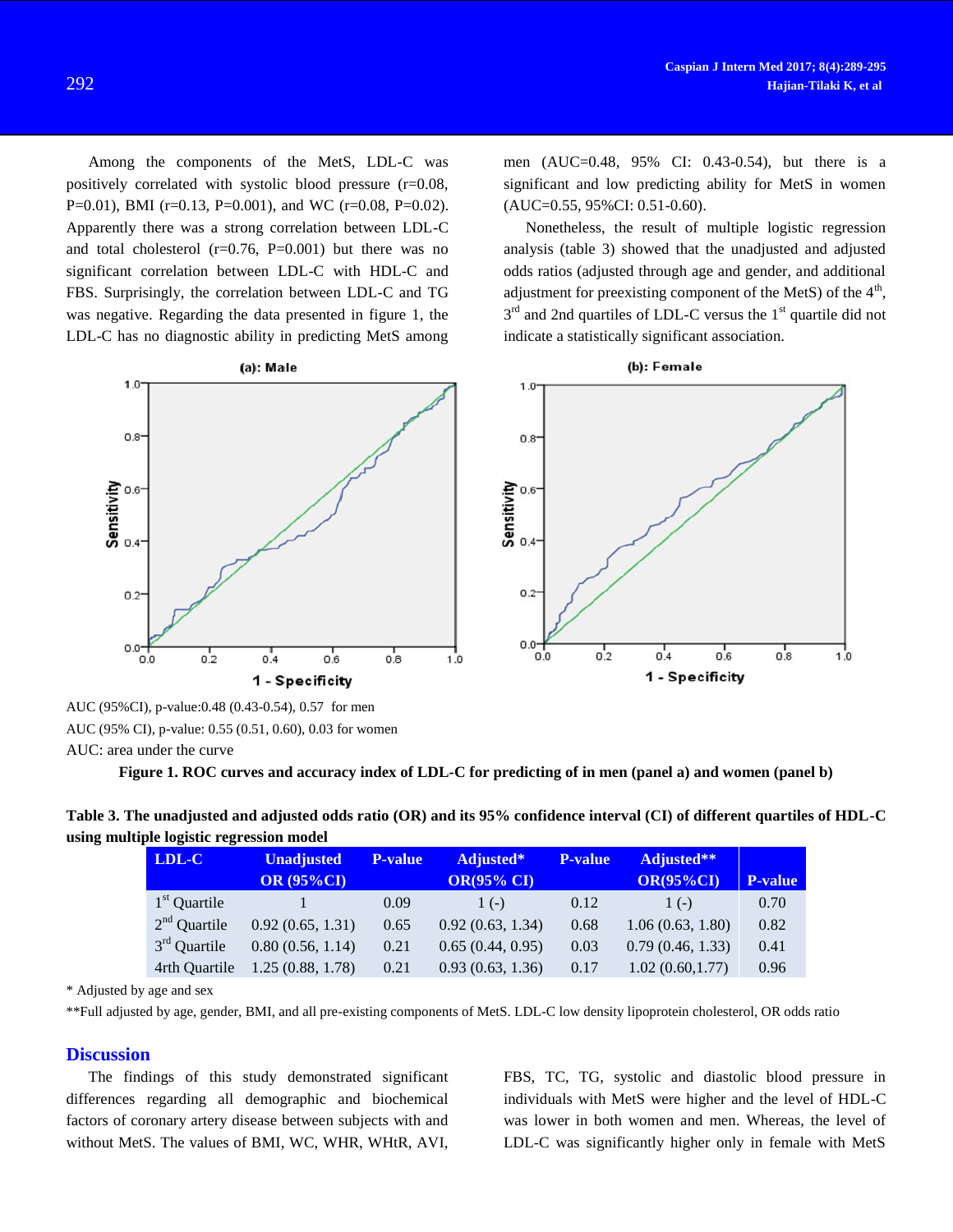but not in males. Based on the value of the area under the ROC curve, LDL-C yielded a weak ability in prediction of MetS only in women. Both LDL-C and MetS are prevalent in the general population, and are associated with increased risk of cardiovascular mortalities and CVS [\(23,](#page-6-2) [24\)](#page-6-3). Many chronic medical conditions, like obesity, diabetes, dyslipidemia and hypertension are related with MetS. Hence, coexistence of these conditions with MetS poses these subjects at greater risk of cardiovascular events. The cardiovascular risk in MetS and LDL-C is comparable, and thus, coexistence of two conditions yields the risk of cardiovascular by sum of the two risk factors [\(21\)](#page-6-0).

In a study of patients with MetS the patients at very higher risk of cardiovascular death had greater LDL-C and non-HDL-C levels than those with medium or high risk of cardiovascular death [\(25\)](#page-6-4). So, the reduction of LDL-C in MetS confers the beneficial effect against cardiovascular diseases. In practice, reduction of LDC-C to target level by proper treatment reduces the risk but does not prevent subsequent attacks. This may be related to the presence of other risk factors such as MetS, which may reduce the effectiveness of treatment [\(26\)](#page-6-5). High level of LDL-C and low level of HDL-C are risk factors of coronary artery disease. Patients with MetS are at greater risk of dyslipidemia[\(14\)](#page-5-6).

Low level of HDL-C is a component of MetS, but data regarding LDL-C and MetS are lacking. A study of Japanese population showed a relationship between LDL-C and MetS; in this study LDL-C predicted development of MetS, independent of BMI, or MetS components [\(22\)](#page-6-1). In another follow-up study of 1702 participants without MetS at baseline, individuals who developed MetS, had significantly higher LDL-C, apolipoprotein B, C-reactive protein and lower HDL-C [\(27\)](#page-6-6). In another study, by Ying et al, the LDL- C independently predicted the MetS [\(28\)](#page-6-7). Nonetheless, in a 7-year follow -up study of Iranian cohort comprised of first degree relatives of diabetic patients, LDL-C did not yield a predictive ability for MetS independent of age or the pre-existing components of the MetS [\(23\)](#page-6-2).

Similar to most components of Mets, LDL-C is also associated with insulin resistance [\(29\)](#page-6-8). Similarly, the ratio of TG to HDL-C is an indicator of insulin resistance. This was shown in a longitudinal study of Iranian cohort followed for a median duration of 6.5 years [\(30\)](#page-6-9). In reality, the risk of cardiovascular disease is determined by the direct measurement of LDL and HDL particles. The magnitude of

cholesterol especially LDL per particle varies across different persons. In patients with low HDL, the risk of cardiovascular disease may be related to unrecognized excess of LDL particles [\(31\)](#page-6-10).

The LDL-C and size are often accompanied with low HDL-C and high TG levels (26). TG/HDL-C ratio is an indicator of MetS and insulin resistance and development cardiovascular events (32). Small dense LDL with elevated TG and low HDL-C concentrations constitute the atherogenic lipoprotein phenotype which is a feature of diabetes type 2 and MetS. Small dens LDL assessment may be helpful in predicting cardiovascular risk in MetS [\(32\)](#page-6-11).

The results of this study showed a weak predictive ability of LDL-C for MetS in women but not in men, which is partly in agreement with Tehrani et al. who have shown no association between LDL-C and coronary heart disease or cardiovascular disease in the MetS group (33).

The present study has limitations. The cross-sectional nature of the study does not indicate causality. Additionally, we did not exclude subjects who are on treatment of antihyperlipidemic agents as a possible confounder. Nevertheless, the distribution of subjects who were taking treatment is expected to be similar across the comparison groups. As a conquence, the results are subjected to be less confounded.

Yet, the strength is a population-based with standard sampling technique and large sample size, using appropriate criteria for definition of MetS and standard methods of data collection and analysis techniques. In addition, the study population was recruited among the general population with similarities in many characteristics such as lifestyle, ethnicity, and socio-demographic features. Thus, the study population can be considered as representative of the general population.

In conclusion although LDL-C correlates with a number of MetS components, but the level of LDL-C in subjects with and without MetS was not significantly different and as a result the LDL-C did not yield predictive ability in detecting MetS except a weak predictive ability in women. At any rate, this issue needs to be confirmed further in a prospective longitudinal study.

### **Acknowledgments**

The authors would like to thank the Deputy of Research of Babol University of Medical Sciences for their support.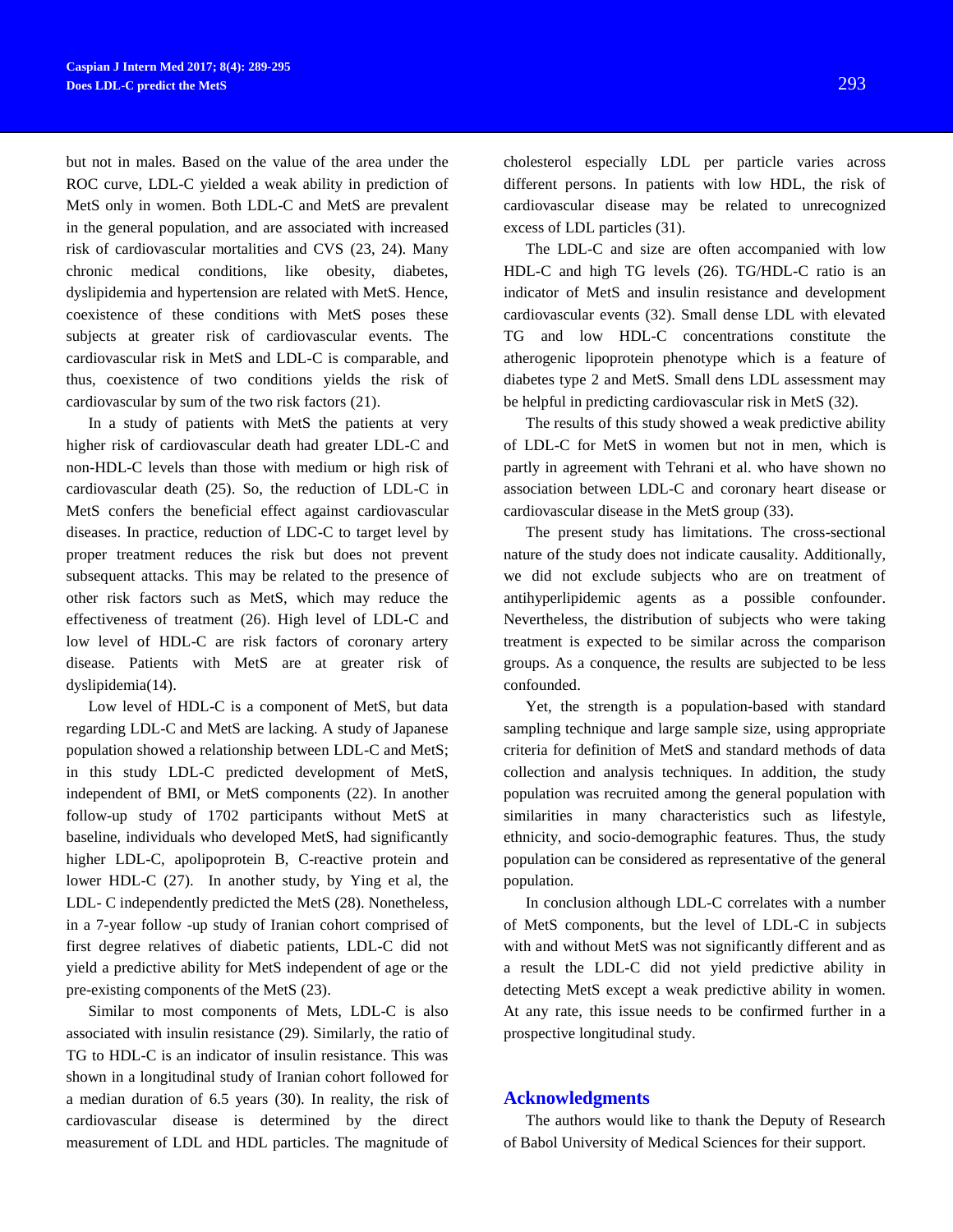**Funding:** This study was funded by Deputy of Research of Babol University of Medical Sciences

**Conflict of Interest:** The authors declare that they have no conflict of interest.

# **References**

- <span id="page-5-0"></span>1.Grundy SM, Brewer HB, Cleeman JI, et al. Definition of metabolic syndrome: report of the National Heart, Lung and Blood Institute/American Heart Association Conference on scientific issues related to definition. Circulation 2004; 109: 433-8.
- <span id="page-5-1"></span>2.Executive Summary of The Third Report of The National Cholesterol Education Program (NCEP) expert panel on detection, evaluation, and Treatment of high blood cholesterol in adults (Adult Treatment Panel III). JAMA 2001; 285: 2686-97.
- <span id="page-5-2"></span>3.Lloyd–Jones D, Adams R, Carnethom MD, et al. Heart disease and stroke statistics-2009 update: a report from the American Heart Association Statistics Committee and Stroke Statistics Subcommittee. Circulation 2009; 119: 21-181.
- <span id="page-5-3"></span>4.Morttillo S, Filion KB, Genest J, et al. The metabolic syndrome and cardiovascular risk: a systematic review and meta analysis. Am J Coll Cardiol 2010; 56: 1113-32.
- 5.Isomaa B, Almgren P, Tuomi T, et al. Cardiovascular mortality and morbidity associated with metabolic syndrome. Diabetes Care 2001; 24: 683-9.
- 6.Church TS, Thompson AM, Katzmarzyk PT, et al. Metabolic syndrome and diabetes, alone and in combination as predictors of cardiovascular disease mortality among men. Diabetes Care 2009; 32: 1289-94.
- 7.Ford ES. The metabolic syndrome and mortality from cardiovascular disease and all causes: findings from the National Health and Nutrition Examination Survey II Mortality Study. Atherosclerosis 2004; 173: 309-14.
- 8.Fakhrzadeh H, Ebrahimpour P, Pourebrahim R, Heshmat R, Larijani B. Metabolic syndrome and its associated risk factors in healthy adults: A population-based study in Iran. Metab Syndr Relat Disord 2006; 4: 28-34.
- 9.Esteghamati A, Zandieh A, Khalilzadeh O, Meysamie A, Ashraf H. Clustering of metabolicsyndrome components in a MiddleEasterndiabetic and non-diabetic population. Diabeto Metab Syndr 2010; 2: 36.
- 10. Yousefzadeh G, Sheikhvatan M. Age and gender differences in the clustering of metabolic syndrome

combinations: A prospective cohort research from the Kerman Coronary Artery Disease Risk Study (KERCADRS). Diabetes Metab Syndr 2015; 9: 337-42.

- 11. Azizi F, Salehi P, Etemadi A, Zahedi-Asl S. Prevalence of metabolic syndrome in urban population: Tehran Lipid and Glucose Study. Diabetes Res Clin Pract 2003; 61: 39-7.
- 12. Sarrafzadegan N, Kelishadi R, Baghaei A, et al. Metabolic syndrome: An emerging public health problem in Iranian women: Isfahan Healthy Heart Program. Int J Cadiol 2008; 131: 90-6.
- 13. Ebrahimi M, Kazemi-Bajestani SM, Ghayour-Mobarhan M, Ferns GA. Coronary artery disease and its risk factors status in Iran: a review. Iran Red Crescent Med 2011; 13:610-23.
- <span id="page-5-6"></span>14. Hajian-Tilaki K. Metabolic syndrome and the associated risk factors in Iranian adults: a systematic review. Caspian J Intern Med 2015; 6: 51-61.
- 15. Hajian-Tilaki K, Heidari B. Prevalence of obesity, central obesity and the associated factors in urban population aged 20-7years, in the north of Iran: a population-based study and regression approach. Obs Rev 2007; 8: 3-10.
- 16. Hajian-Tilaki K, Jalali F. Changing patterns of cardiovascular risk factors in hospitalized patients with acute myocardial infarction in Babol, Iran. Kuwait Med J 2007; 39: 243-7.
- <span id="page-5-5"></span>17. Hajian-Tilaki K, Heidari B, Firozjahi A, et al. Prevalence of metabolic syndrome and the associated sociodemographic characteristics and physical activity in urban population of Iranian adults: a population-based study. Diabetes Metab Syndr 2014; 8: 170-6.
- <span id="page-5-4"></span>18. Smith SC Jr. Multiple risk factors for cardiovascular disease and diabetes mellitus. Am J Med 2007; 120: S3- S11.
- 19.Rouvre M, Vol S, Gusto G, et al. Low density lipoprotein cholesterol: prevalence and associated risk-factors in a large French population. Ann Epidemiol 2011; 21: 118- 27.
- 20.Connelly PW, Petrasovits A, Stachenko S, et al. Prevalence of high plasma triglyceride combined with low HDL-C levels and its association with smoking, hypertension, obesity, diabetes, sedentariness and LDL-C levels in the Canadian population. Canadian Heart Health Surveys Research Group. Can J Cardiol 1999; 15: 428- 33.